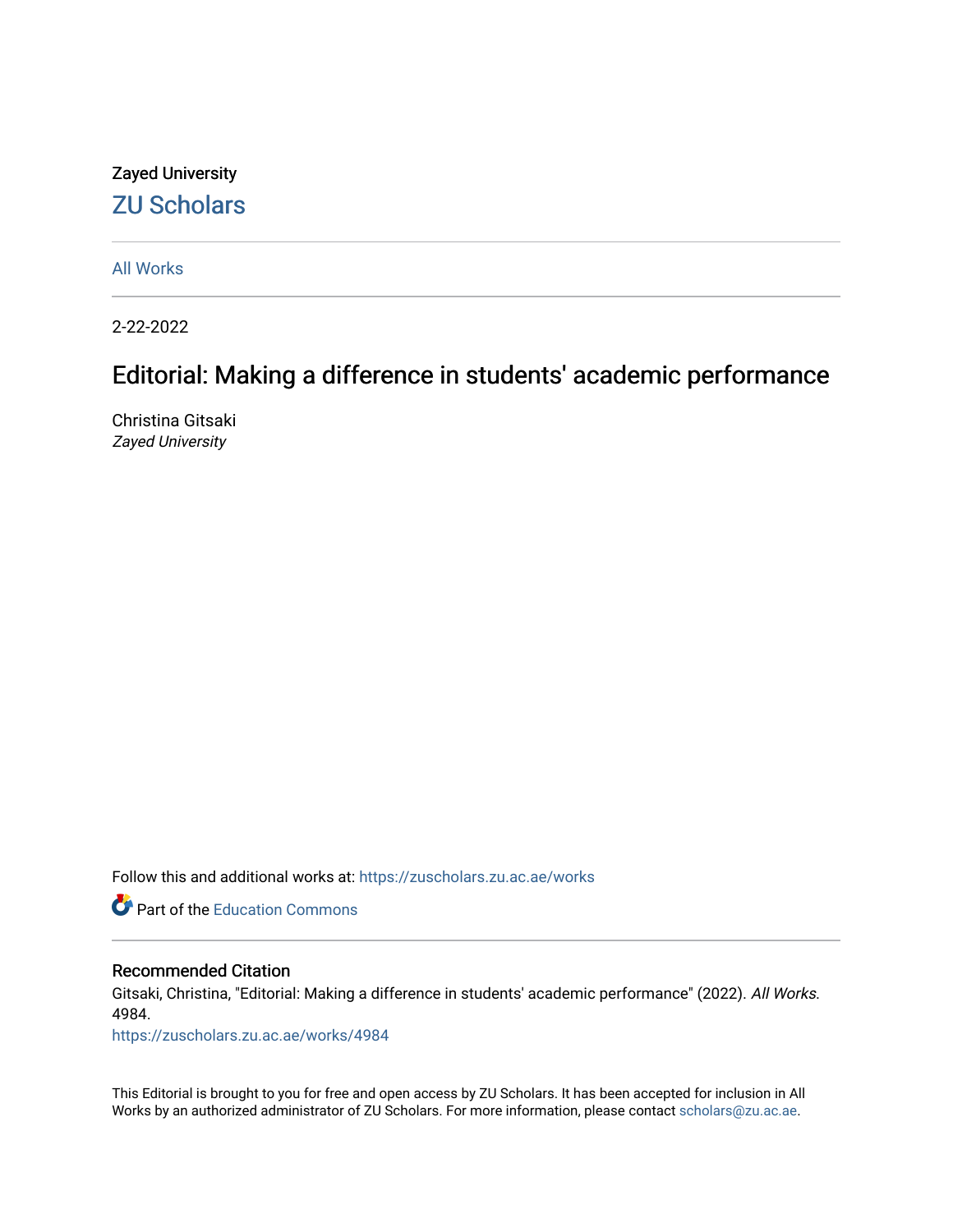Editorial

1

# Editorial: Making a difference in students' academic performance

I have the distinct honour to introduce the first issue of the 18th Volume of the LTHE Journal ushering yet another year in its valuable contribution to the academic community. The research papers included in this issue serve as testament to the breadth of the teaching and learning issues that have become the subject of scientific inquiry in various higher education institutions in the Gulf region.

The focus of the region on delivering quality education has prompted researchers to direct their efforts in examining the factors that influence student academic performance and then make recommendations on effective pedagogies to enhance learning.

In an effort to determine the study habits that contribute to high academic performance, Yousef Almoslamani investigated the use of learning strategies by Saudi university students. The study looked at a range of micro-strategies, memorization and cognition strategies, study habits and emotional support strategies across male and female students of different levels of academic performance. The study found that students who are high achievers use significantly more learning strategies than low achievers, while females outperform males in the use of effective learning strategies, thus making a case for increasing students' awareness of learning strategies and providing training and support for their use.

In their paper, Maura A.E. Pilotti, Halah Alkuhayli and Runna Al Ghazo examined whether the memory skills that Arab students develop through their habitual practice of memorization and recitation of materials are connected to academic performance. The impetus for their study was to provide evidence that memorization and acquisition of information are not mutually exclusive. Their findings showed that verbatim memory skills help students retain information and play an important role in all complex cognitive activities that contribute to academic achievement.

The third paper in this issue is also dedicated to investigating factors influencing students' performance. Muhammad Waleed Shehzad, Md. Kamrul Hasan, Rida Ahmed, Shazma Razzaq and Shehzad Ahmed investigated two aspects of grit, namely, perseverance of effort and consistency of interest, as well as self-efficacy beliefs as important psychological variables in EFL learners' pronunciation performance. The researchers found that both dimensions of grit have a significant and positive association with learners' self-efficacy beliefs and pronunciation performance signifying the important role that non-cognitive factors play in students' academic performance.

The last two papers in this issue are classroom intervention studies designed to improve student learning. Abduljalil Nasr Mohammed Hazaea and Sultan Saleh Almekhlafy investigated the use of timed reading activities (TRA) in helping students in mixed-ability classes improve their academic reading speed and reading comprehension. They found that the five-week TRA intervention with Saudi EFL students significantly improved their reading skills and raised their awareness of effective reading strategies.

© Christina Gitsaki. Published in Learning and Teaching in Higher Education: Gulf Perspectives. Published by Emerald Publishing Limited. This article is published under the Creative Commons Attribution (CC BY 4.0) licence. Anyone may reproduce, distribute, translate and create derivative works of this article (for both commercial and non-commercial purposes), subject to full attribution to the original publication and authors. The full terms of this licence may be seen at [http://creativecommons.](http://creativecommons.org/licences/by/4.0/legalcode) [org/licences/by/4.0/legalcode](http://creativecommons.org/licences/by/4.0/legalcode).



Learning and Teaching in Higher Education: Gulf Perspectives Vol. 18 No. 1, 2022 pp. 1-3 Emerald Publishing Limited 2077-5504 DOI [10.1108/LTHE-03-2022-088](https://doi.org/10.1108/LTHE-03-2022-088)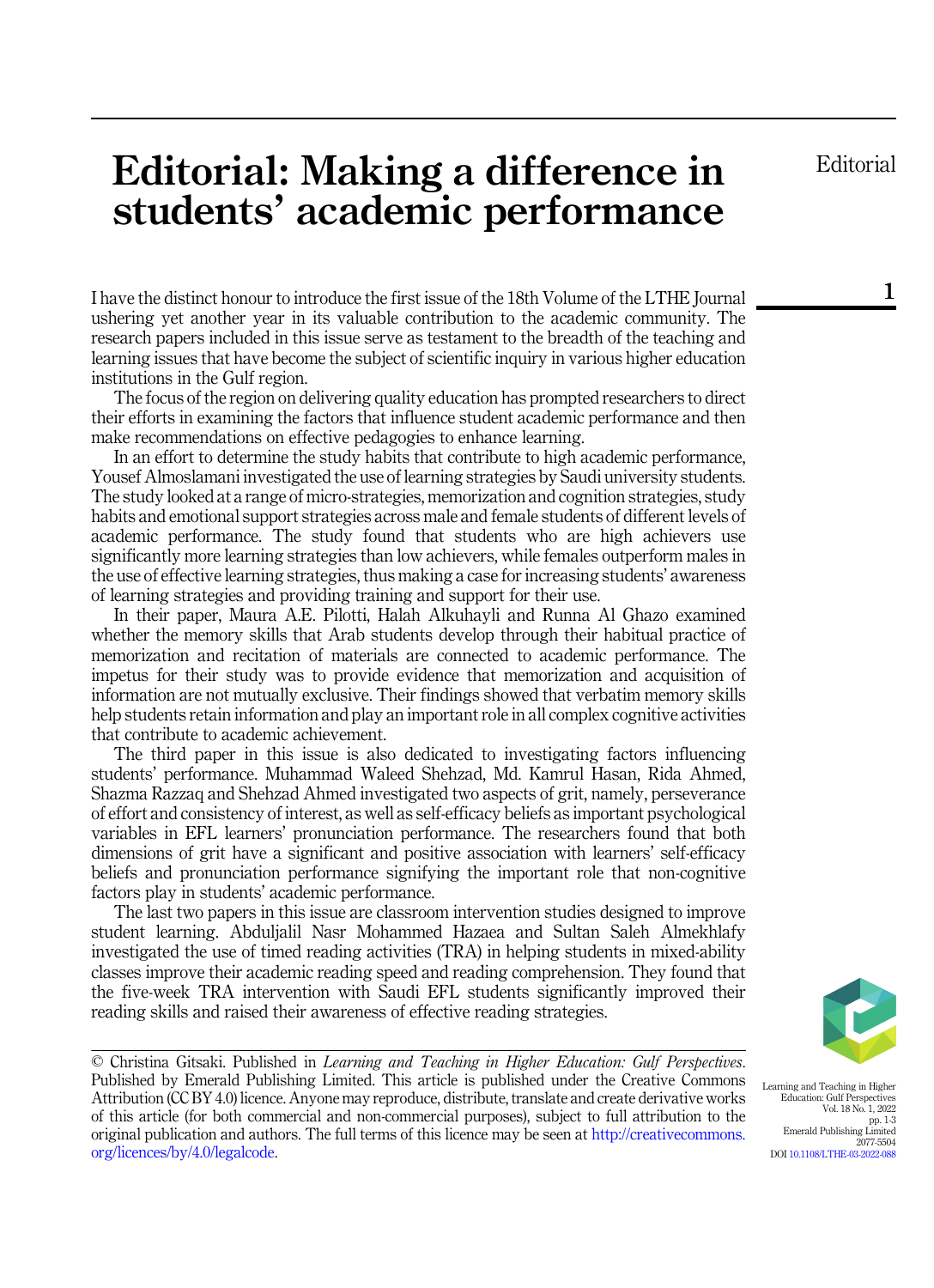Intercultural sensitivity was the focus of the intervention designed by Tanju Deveci, Glenda Elgamal, David Dalton and Donald John Langille. The study looked at how the different experiential activities and topics in an undergraduate intercultural communication course can help develop students' intercultural sensitivity and self-confidence, their awareness of other cultures and barriers to effective communication. The study also provided evidence to support the need for more experiential learning to bridge in-class and out-of-class experiences and further facilitated the development of students' intercultural competence.

Last, but not least, this issue would not have been possible without the support of the 43 peer reviewers from 15 countries around the world, who devoted their time in reviewing the 75 research papers submitted to the journal and helped chose the ones that appear in this issue. As always, their contribution is greatly valued and appreciated.

With best regards, Prof Dr Christina Gitsaki Editor in Chief Learning and Teaching in Higher Education: Gulf Perspectives

List of Reviewers involved in this issue:

| Abdella, Abdreheman<br>Achour, Meguellati<br>Ahmed, Rasha<br>Ahmed, Rida<br>Ahmed, Sabri<br>Al Labadi. Luai<br>Al Shlowiy, Ahmed | Ethiopia<br>Algeria<br>Saudi Arabia<br>Pakistan<br>Yemen<br>Canada<br>Saudi Arabia |
|----------------------------------------------------------------------------------------------------------------------------------|------------------------------------------------------------------------------------|
| Al-Amri, Majid                                                                                                                   | Saudi Arabia                                                                       |
| Albashrawi, Mousa                                                                                                                | Saudi Arabia                                                                       |
| Alharbi, Mohammed Abdullah                                                                                                       | Saudi Arabia                                                                       |
| Ali, Amrin                                                                                                                       | India                                                                              |
| Anilkumar, Sumitra                                                                                                               | <b>United Arab Emirates</b>                                                        |
| Asdjodi, Minoo                                                                                                                   | <b>United Arab Emirates</b>                                                        |
| Baber, Hasnan                                                                                                                    | Korea                                                                              |
| Badeleh, Alireza                                                                                                                 | <b>Iran</b>                                                                        |
| Churi, Prathamesh                                                                                                                | India                                                                              |
| Degebas, Assefa                                                                                                                  | Ethiopia                                                                           |
| Doeur, Bunhorn                                                                                                                   | Australia                                                                          |
| Echchabi, Abdelghani                                                                                                             | United Arab Emirates                                                               |
| El-Sabagh, Hassan                                                                                                                | Saudi Arabia                                                                       |
| Elsaved, Mustafa                                                                                                                 | Saudi Arabia                                                                       |
| Essa, Madani                                                                                                                     | Saudi Arabia                                                                       |
| Gallagher, Kav                                                                                                                   | United Kingdom                                                                     |
| Gobert, Melanie                                                                                                                  | <b>United Arab Emirates</b>                                                        |
| Jaafarawi, Nadine                                                                                                                | <b>United Arab Emirates</b>                                                        |
| Kaviani, Amir                                                                                                                    | <b>United Arab Emirates</b>                                                        |
| Kazemian, Mohammad                                                                                                               | Iran                                                                               |
| Kunjumuhammed, Siraj                                                                                                             | Oman                                                                               |
| Langcay, Edward                                                                                                                  | Oman                                                                               |
| Magnaye Lontok, Rolando Jr                                                                                                       | Oman                                                                               |
| Meda, Lawrence                                                                                                                   | <b>United Arab Emirates</b>                                                        |
| Mohammed, Abdelaziz                                                                                                              | Saudi Arabia                                                                       |
|                                                                                                                                  | (a <sub>optimal</sub> )                                                            |

2

LTHE 18,1

(continued)